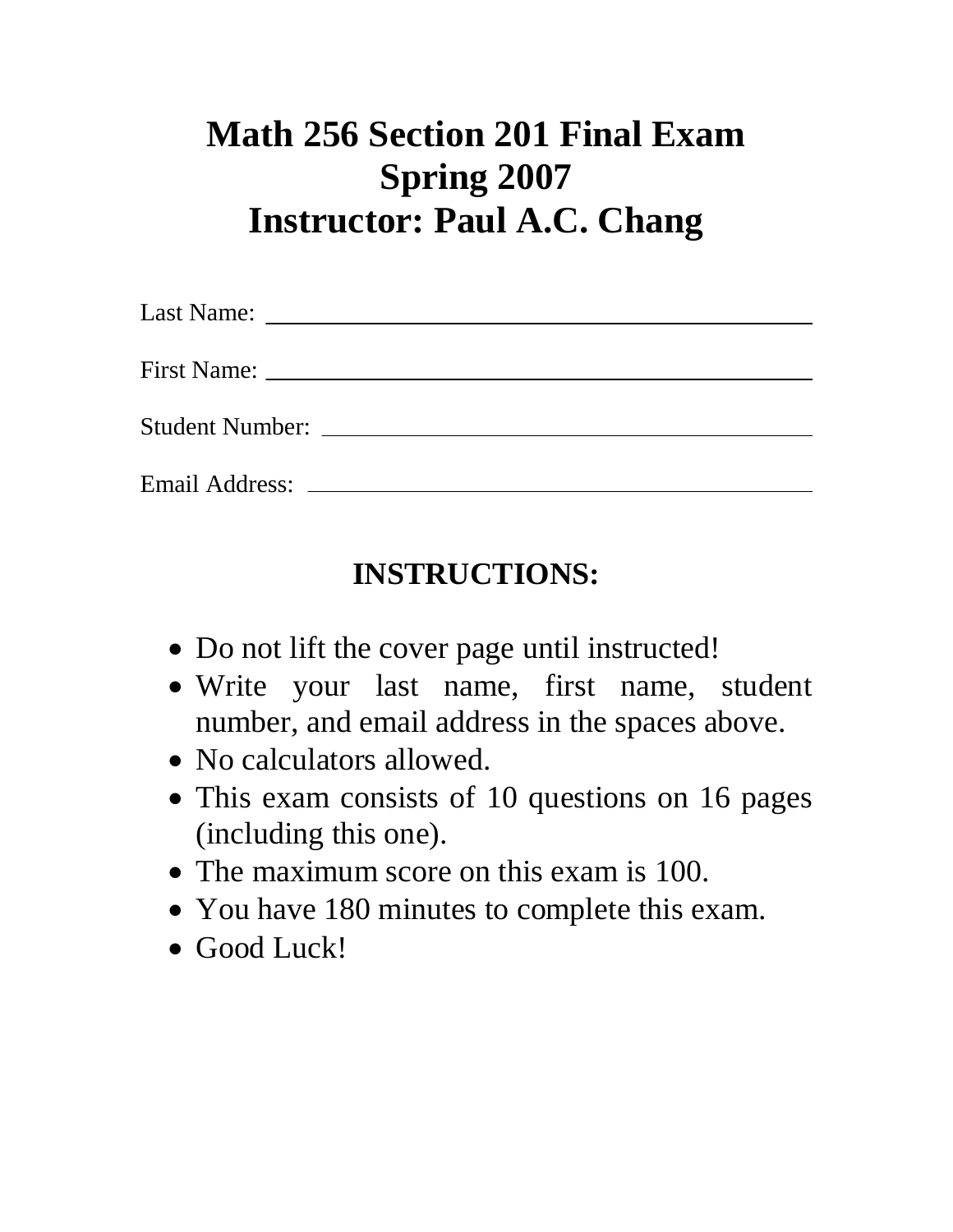- 1) Answer the following questions. You need not show work for this section.
	- A) What is  $-2 + 3$ ? (1 mark)
	- B) Spencer, Alana, and Jacob equally share 1242 gumballs. How many does each kid get? (1 mark)
	- C) True or False: The equation  $dx + dy = 0$  is exact. (1 mark)
	- D) True or False:  $x_0 = 0$  is an ordinary point of the ODE  $x^2y'' + y = 0.$  (1 mark)
	- E) True or False: Metals have low thermal conductivity. (1 mark)
	- F) True or False: The Special Fundamental Matrix Ψ satisfies  $\Psi(t + s) = \Psi(t)\Psi(s)$ . (1 mark)
	- G) True or False: The function  $f(x) = \sinh x$  is odd. (1 mark)
	- H) True or False: Fick's Law describes diffusion. (1 mark)
	- I) True or False: Laplace's Equation in Cartesian coordinates is  $u_{xx} + u_{yy} + u_{zz} = 0$ . (1 mark)
	- J) True or False: Fourier's Law of Heat Conduction describes the spontaneous transfer of thermal energy through matter, from regions of higher temperature to lower temperature. (1 mark)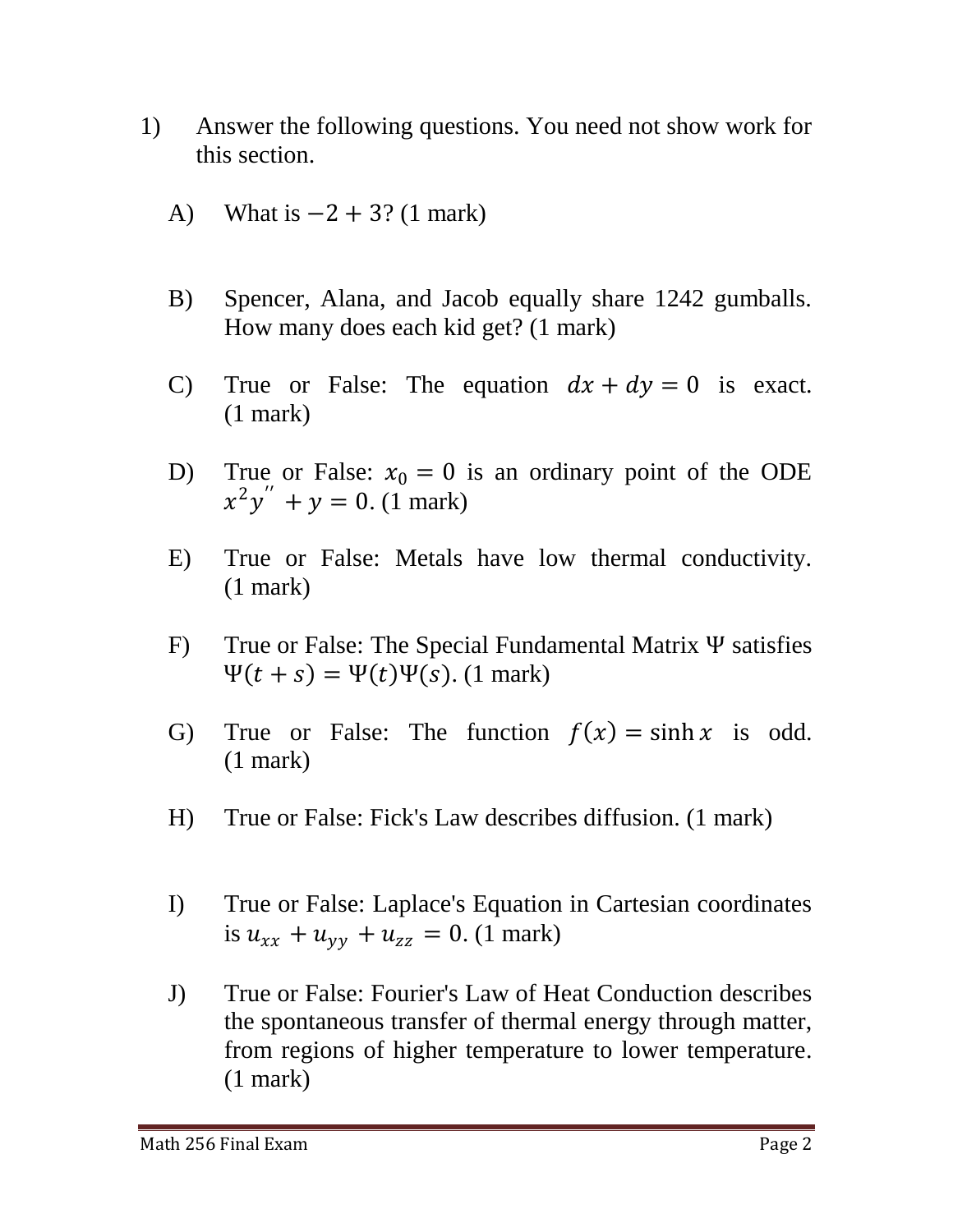2) Let A be an  $n \times n$  matrix with eigenvalue r, and corresponding eigenvector  $\vec{\xi}$  and corresponding generalized eigenvector  $\vec{\eta}$ . Show that  $\vec{x} = te^{rt}\vec{\xi} + e^{rt}\vec{\eta}$  solves  $\vec{x}' = A\vec{x}$ . (10 marks)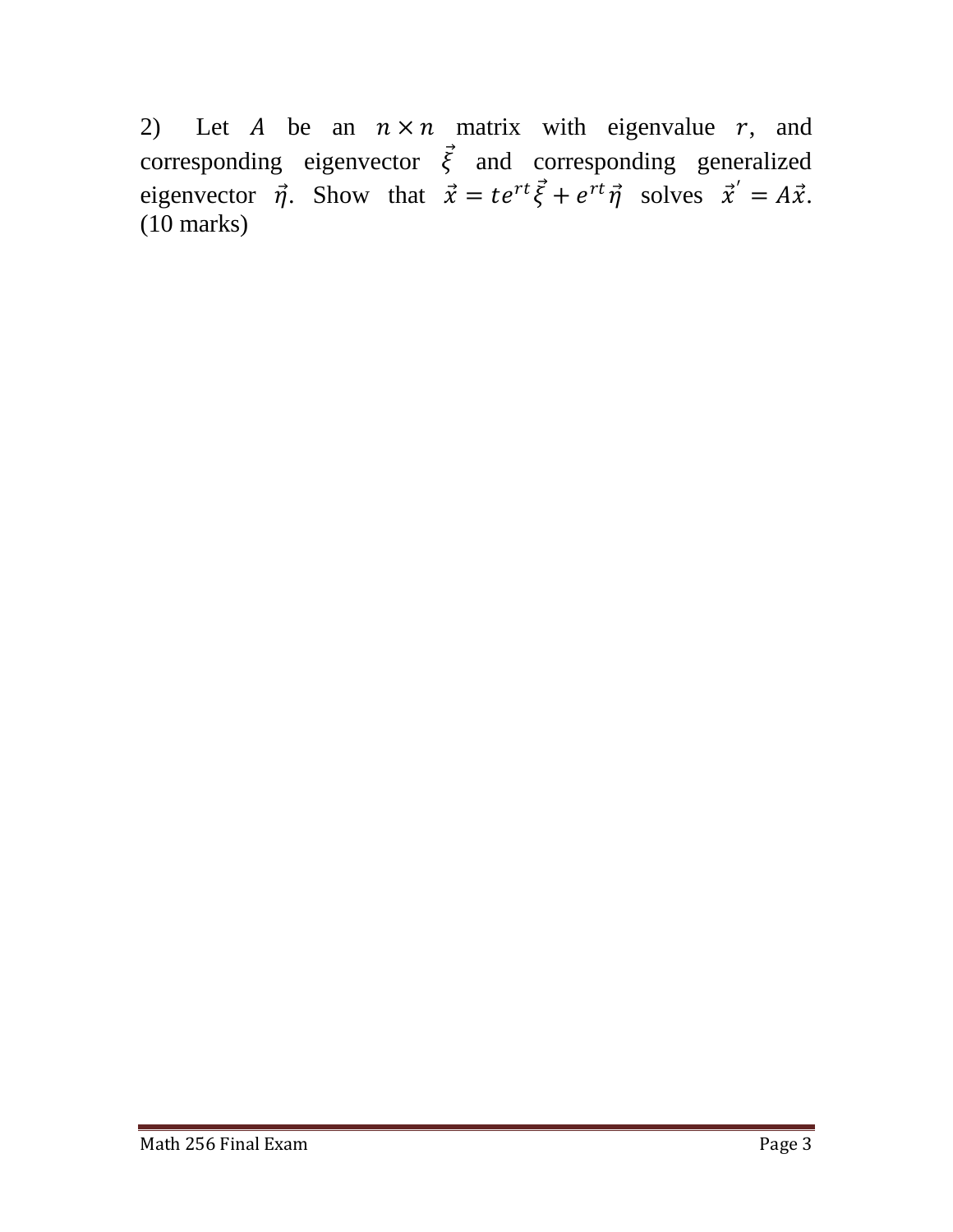3) Solve  $y'' + 4y = 4t^2 + 5e^t$ ,  $y(0) = 5.5$ ,  $y'(0) = 7$ . (10 marks)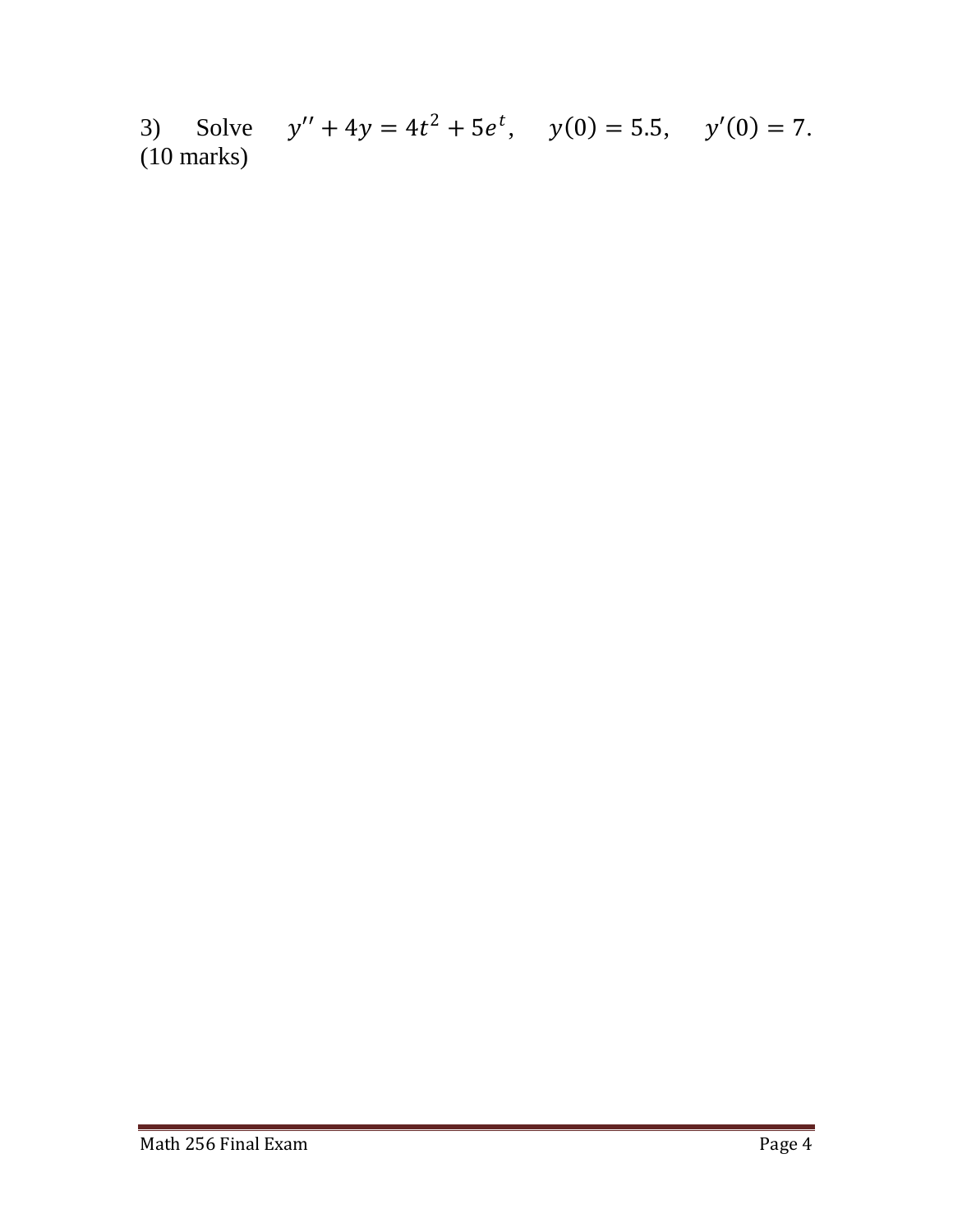4) Find the solution of  $u_{tt} = u_{xx}$  subject to the boundary conditions  $u(0, t) = u(1, t) = 0$  and the initial conditions  $u(x, 0) = -x(x - 1), u_t(x, 0) = 0.$  (10 marks)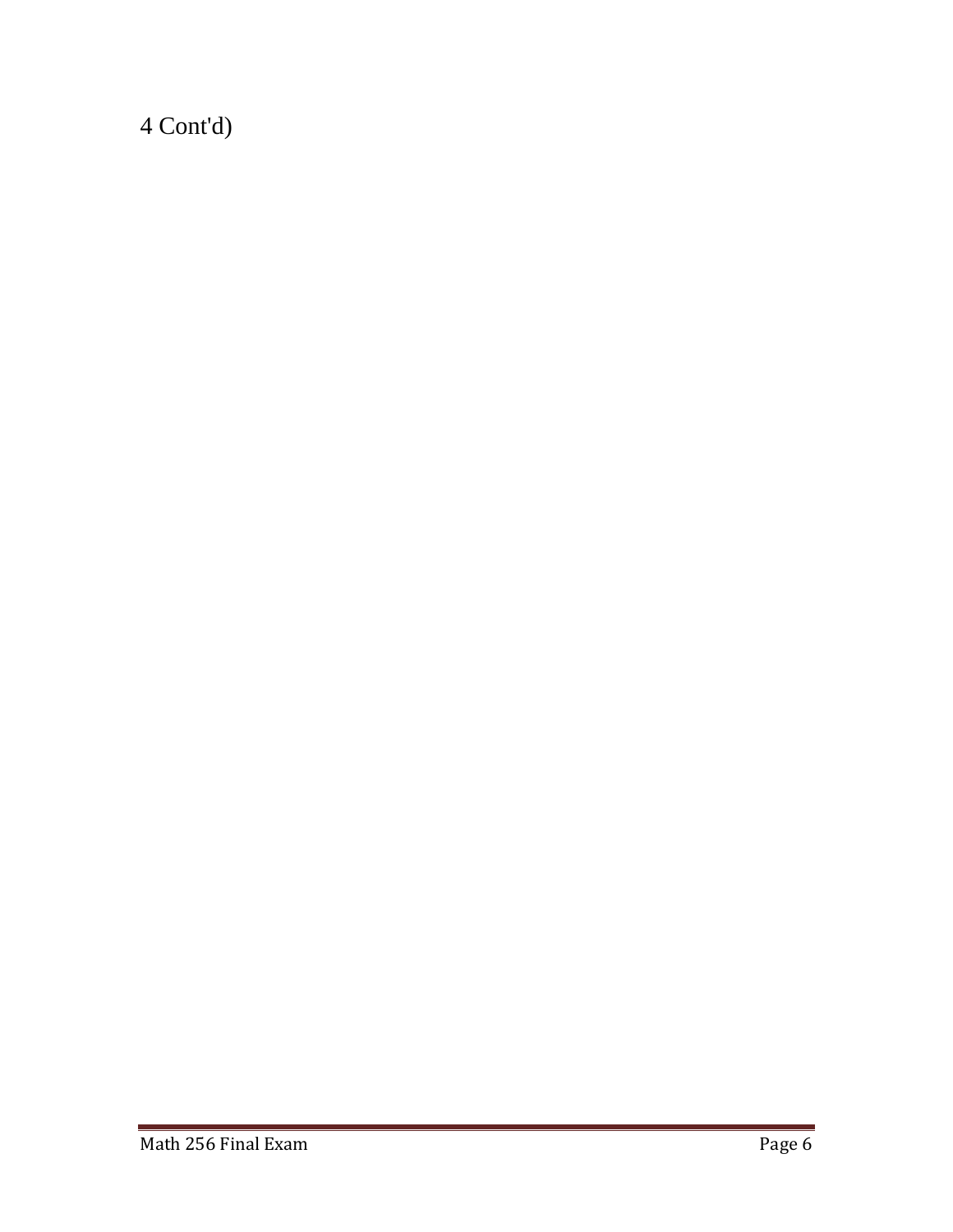5) Consider the following story about Romeo and Juliet. Denote

 $R(t) =$  Romeo's love/hate for Juliet at time t,

$$
J(t)
$$
 = **Juliet's love/hate for Romeo at time** *t*.

Positive and negative values correspond to love and hate respectively. Their story is described by the pair of ODEs

$$
R^{'} = aR + bJ,
$$
  

$$
J^{'} = bR + aJ,
$$

for some constants  $a < 0$  and  $b > 0$ .

5a) Give a physical interpretation of the ODEs. (4 marks)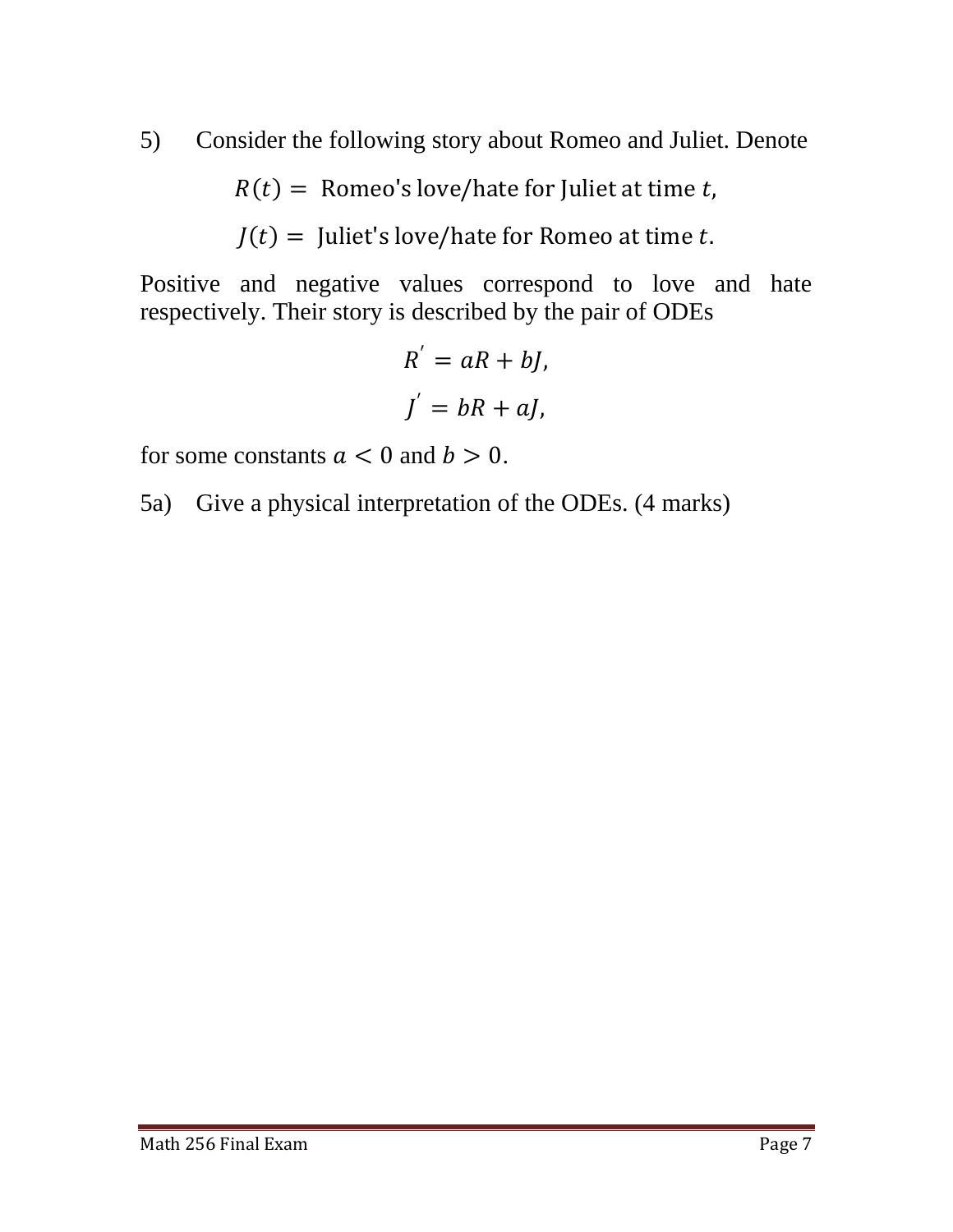5b) Take  $a = -2$  and  $b = 3$ . Plot a phase portrait for the ODEs. Under what initial conditions do Romeo and Juliet both fall in love with each other? (6 marks)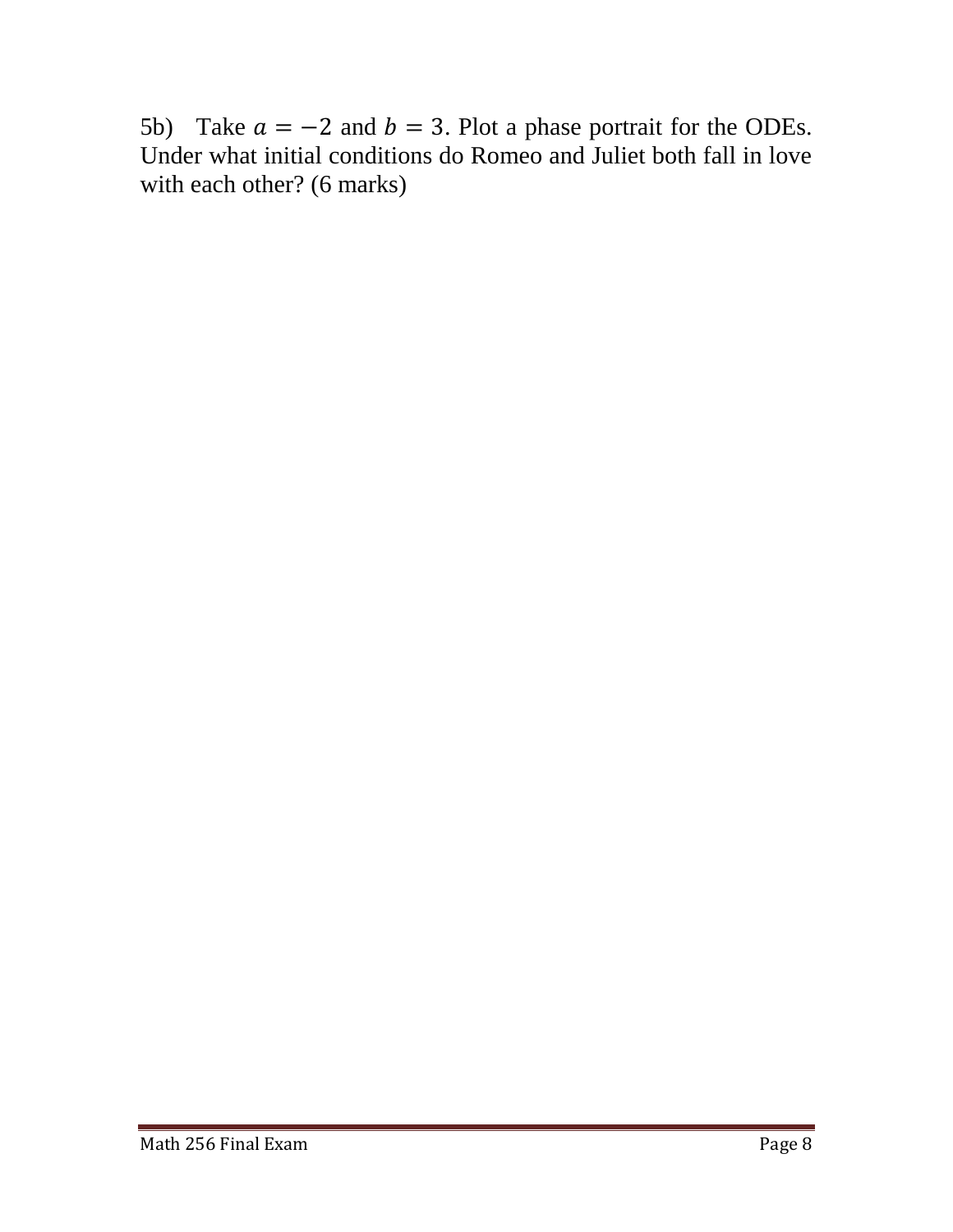6) Show that  $x_0 = 0$  is a regular singular point of the ODE  $x^2y'' + xy' + (x^2 - \frac{1}{4})$  $\frac{1}{4}$ ) y = 0. (2 marks)

6b) Solve 
$$
x^2y'' + xy' + (x^2 - \frac{1}{4})y = 0
$$
 near  $x_0 = 0$ . (8 marks)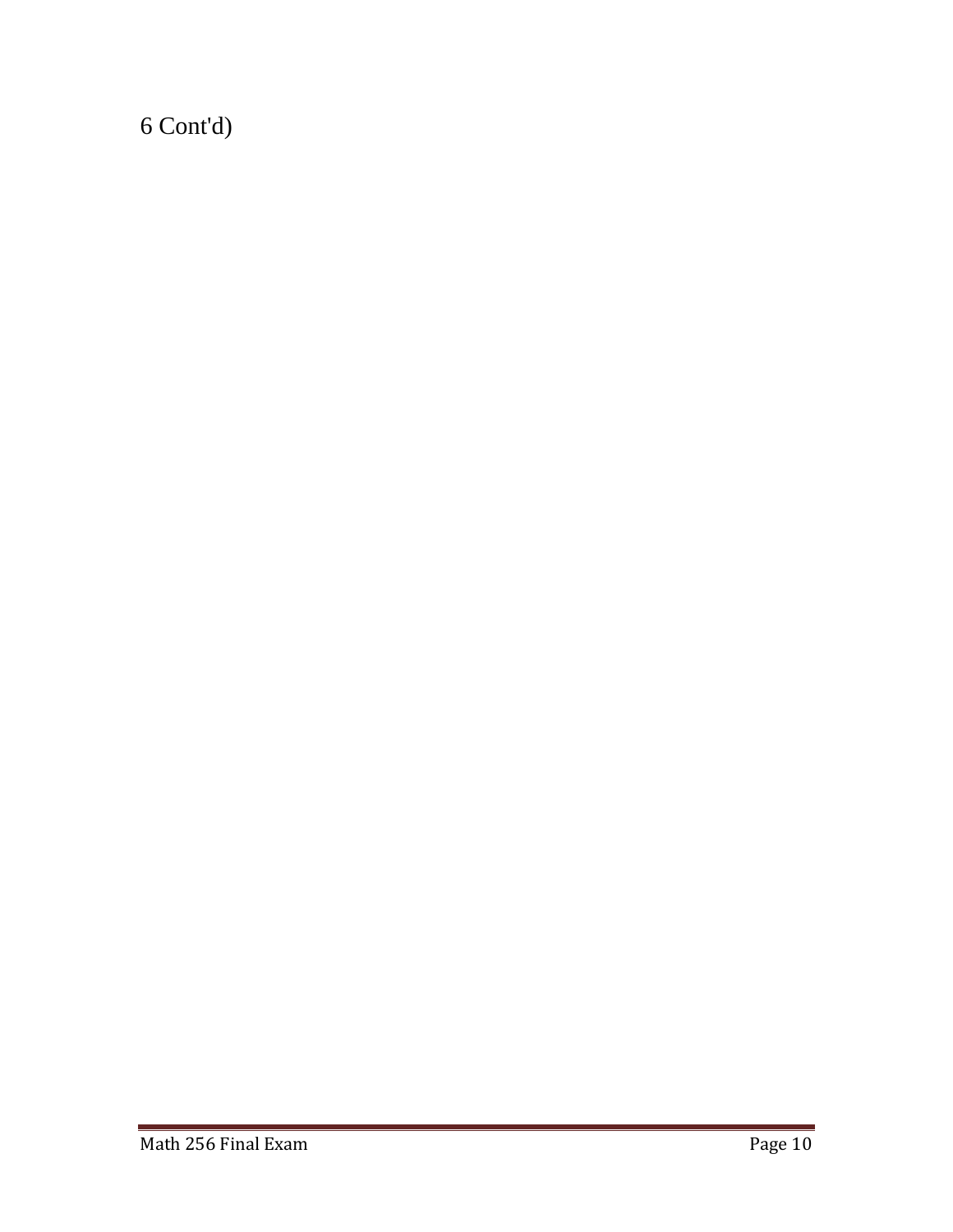7) Consider the equation  $au_{xx} - bu_t + cu = 0$ , where a, b, c are constants. By a suitable change of variables, reduce this equation to a heat equation. (10 marks)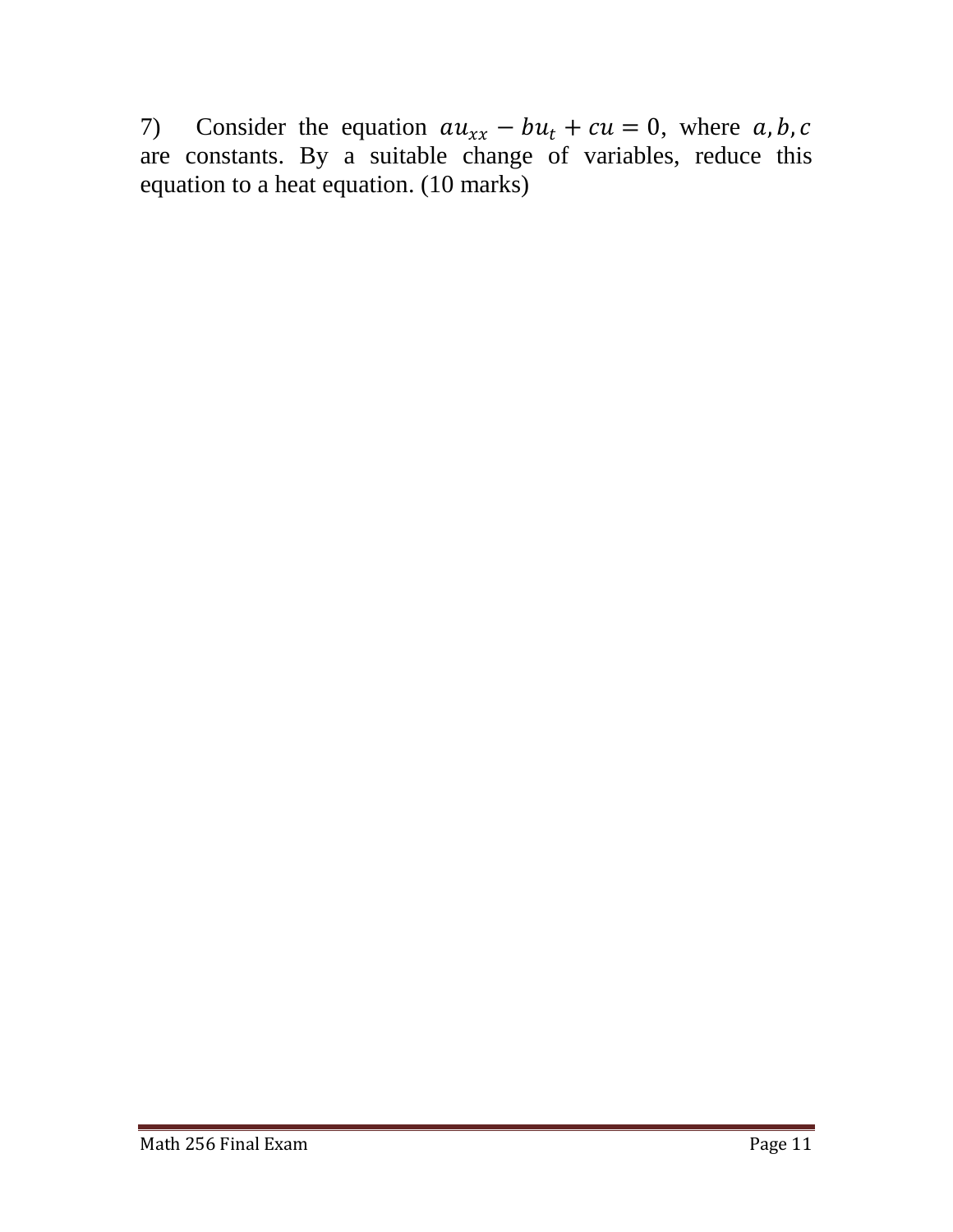8) Show that  $\frac{\pi}{4} = 1 - \frac{1}{3}$  $\frac{1}{3} + \frac{1}{5}$  $\frac{1}{5} - \frac{1}{7}$  $\frac{1}{7} + \cdots$  (10 marks) *Hint: Consider the Fourier series of*  $f(x) = x$  *on*  $[-1,1]$ *.*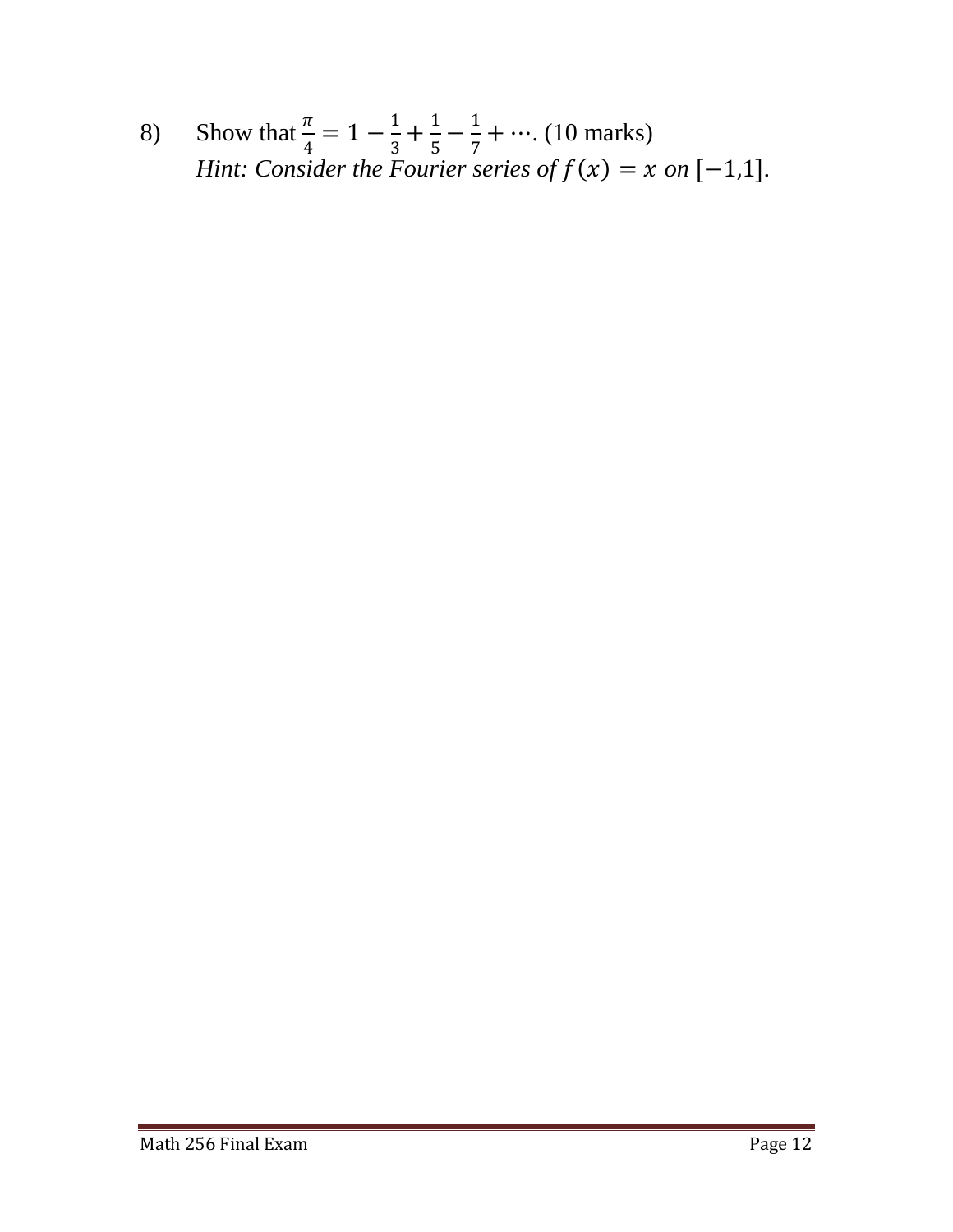9) Consider the modified wave equation

$$
u_{tt} + u = u_{xx}, 0 < x < 1, t > 0
$$

with the boundary conditions

$$
u(0,t) = 0, u(1,t) = 0, t > 0
$$

and the initial conditions

$$
u(x, 0) = f(x), u_t(x, 0) = g(x), 0 < x < 1.
$$

Solve for  $u = u(x, t)$ . (10 marks)